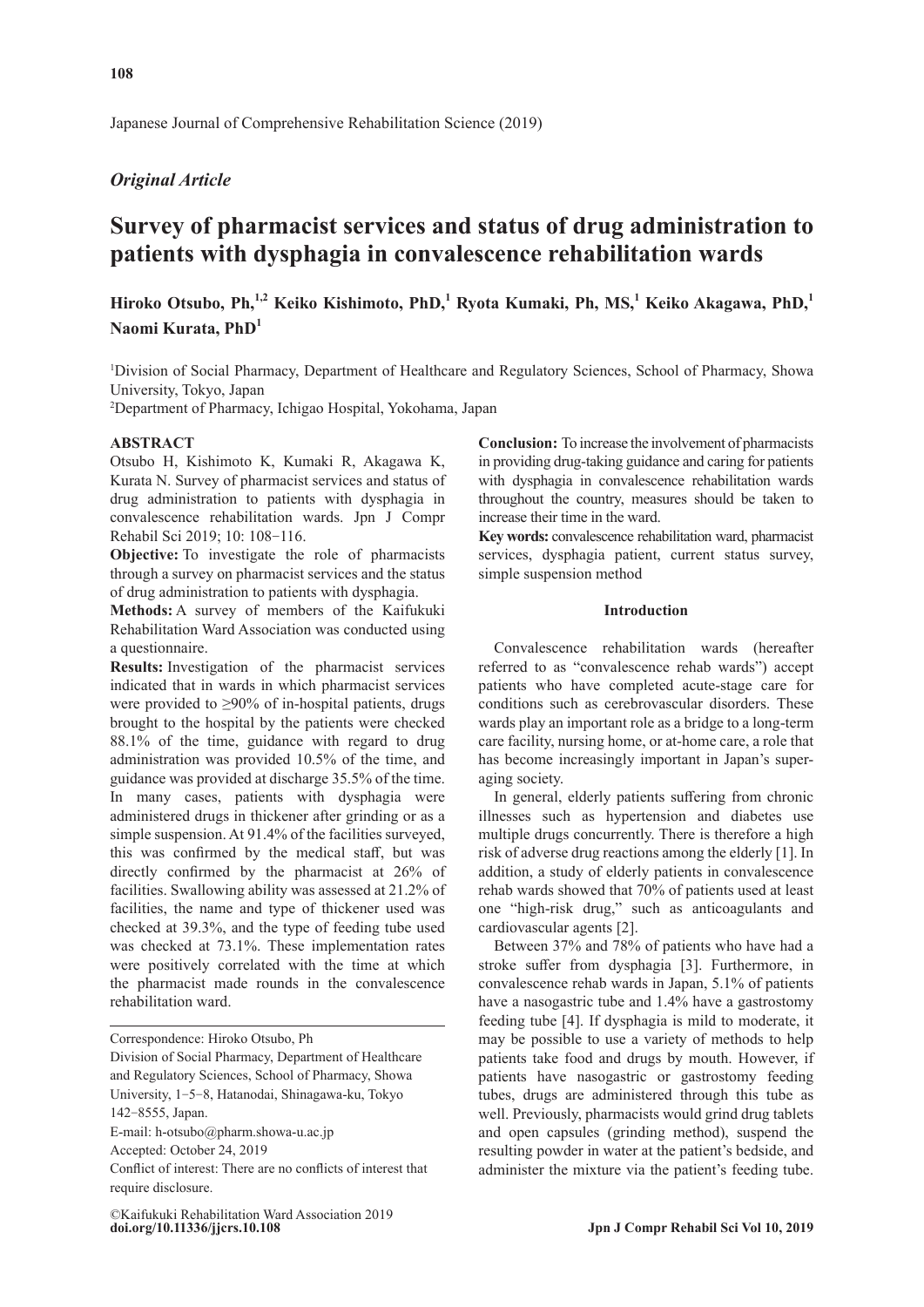However, this reportedly led to tube clogging rates of 6‐38% [5]. To resolve this drawback of the grinding method, a "simple suspension," which involves placing a tablet or capsule in water heated to 55℃ for disintegration and suspension prior to administration, is prepared [6]. This method subsequently came into widespread use. However, it also causes tube clogging as well as discoloration of the suspension, and pharmacists often receive queries from medical staff for these reasons [7].

Each year, the Japanese Society of Hospital Pharmacists conducts a survey of the current status of hospital pharmacies at all medical facilities, but as convalescence rehab wards are often categorized as part of general wards, the situation in such wards remains unknown. Previous survey reports on the status of drug administration to patients with dysphagia have been limited mainly to general hospitals [8, 9].

Therefore, in this study, the current status of pharmacist services in convalescence rehab wards and of drug administration to patients with dysphagia was surveyed. In addition, factors related to the role played by pharmacists in convalescence rehab wards were assessed.

### **Methods**

### **1. Questionnaire survey method**

The main survey items comprised the following: (1) basic data such as number of beds and number of pharmacists, (2) status of pharmacist services such as drug-related guidance, (3) status of drug administration to patients with dysphagia, and (4) adoption of the simple suspension method. The questions included on the questionnaire sheet are listed in Table 1 in simplified form. For example, the question "Do you check the type and name of the thickener used in the ward for the purpose of drug administration to patients with dysphagia?" is listed in Table 1 as "Checking the type and name of the thickener." Pharmacists in charge of convalescence rehab wards included both full- and part-time staff. The total time such pharmacists were present in the ward was designated as the "time present in the convalescence rehab ward."

The questionnaire sheet was mailed to supervisors of the pharmaceutical departments at 1,128 facilities that were members of the Kaifukuki Rehabilitation Ward Association as of December 1, 2016. The study period was the month of March 2017. Participants were asked to return their responses either via mail (return envelope provided) or via email for the questionnaire sheet (Excel file) uploaded on the university's homepage. This survey was conducted after receiving the approval of the Institutional Review Board of the School of Pharmacy, Showa University (approval number: 266). The study was conducted in accordance with the "Ethical Guidelines for Medical and Health Research Involving Human Subjects (established in 2014)."

### **2. Statistical analysis**

Statistical analysis was performed using JMP Pro 14.0.0 (SAS Institute Inc., Cary, NC, USA). Multivariate analysis was conducted using logistic regression analysis. The response variables indicated on a nominal scale were: (1) drugs brought into the convalescence rehab ward were checked in ≥90% of cases, (2) drug administration guidance was provided during hospital stay in ≥90% of cases, (3) guidance was provided at discharge in ≥90% of cases, (4) involvement in swallowing ability assessments, (5) type and name of thickener was checked, and (6) type of feeding tube was checked. The predictor variables were: (1) total number of beds, (2) number of full-time pharmacists, (3) number of pharmacists in charge of the convalescence rehab wards, and (4) time pharmacists spent per day in the convalescence rehab wards. These are based on the facility standards for ward pharmaceutical services of general wards. Analyses were performed using the total number of beds listed per 100 beds and full-time pharmacists listed per 5 people. All predictor variables are shown on an ordinal (sequential) scale. Spearman's ranked correlation coefficient for relationships between predictor variables was ≤0.8 in all cases. The variance inflation factor (VIF) was subjected to multiple logistic regression analysis when it was  $\leq$ 2. The relationship between guidance provided at discharge in ≥90% of cases and use of the grinding method at discharge was investigated using Fisher's exact test. The standard of significance used for all statistical results was 5%.

### **Results**

Of the 1,128 facilities contacted, 420 provided responses (recovery rate: 37.2%).

### **1. Basic data for all facilities**

The highest number of responses was obtained from facilities with 100-199 beds (197/420 facilities; 46.9%). Responses from convalescence rehab wards with 1-49 beds accounted for 44.9% of the total (189/420). A total of 28.1% of facilities (118/420) reported having 3 or 4 full-time pharmacists and facilities with ≤4 pharmacists accounted for over half of the responses. However, 43.6% of facilities (183/429) did not have a pharmacist in charge of the convalescence rehab ward (Figure 1 ①). No convalescence rehab wards were eligible for medical fee calculation (under the National Health Insurance system in Japan), but 82.4% of facilities (346/420) calculated a fee for drug management guidance by pharmacists, and 29.0% of facilities (122/420) performed additional calculations for ward pharmacist services provided. A pharmacist was present in the convalescence rehab ward every day in 46.4% of facilities (195/420), but in many facilities the amount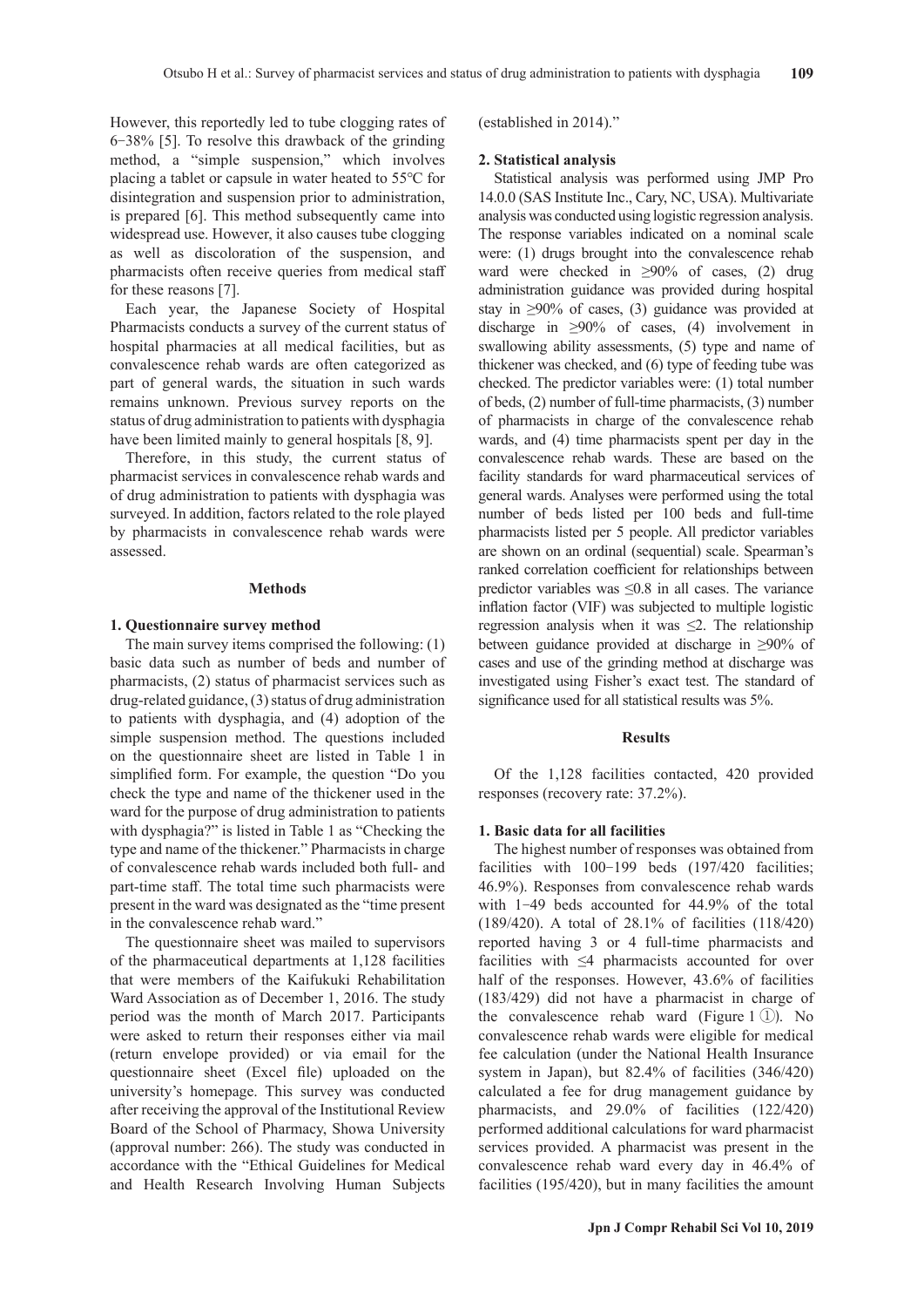# **Table 1.** Questionnaire sheet (simplified form).

| (1) Basic data for all institutions (CRW: Convalescence Rehab Ward) |  |  |
|---------------------------------------------------------------------|--|--|
|---------------------------------------------------------------------|--|--|

| $(1)$ Total number of beds in the institution                 | $50 - 99$<br>$100 - 199$<br>$1 - 49$<br>$200 - 299$<br>More than 500 beds<br>$300 - 499$                                             |
|---------------------------------------------------------------|--------------------------------------------------------------------------------------------------------------------------------------|
| (2) Number of beds in CRW                                     | $20 - 49$<br>$ 0-19$<br>$50 - 99$<br>$100 - 199$<br>$\sqrt{200-299}$<br>More than 300 beds                                           |
| (3) Number of full-time pharmacists in<br>the<br>institution  | $\Box$ 0-2<br>$5 - 6$<br>$ 3-4 $<br>$\top$ 7-8<br>$9 - 10$<br>$\Box$ 16–20<br>$\Box$ 21-30<br>$11-15$<br>$\Box$ More than 31 persons |
| 4) Number of charge pharmacists in CRW                        | More than 5 persons<br>Less than 1<br>$\Box$ 1-2<br>$3 - 4$<br>$\overline{0}$                                                        |
| (5) Fee for drug management guidance                          | Not applicable<br>Calculate<br>Don't calculate                                                                                       |
| 6) Additional calculations for ward pharmacist<br>services    | Don't calculate<br>Calculate<br>$\Box$ Not applicable<br>H                                                                           |
| (7) Amount of time pharmacists spend per day in<br><b>CRW</b> | $\Box$ 2–4 hours<br>$1-2$ hours<br>Less than 1 hour<br>Half day<br>All day<br>$\Box$<br>Don't go every day (<br>hours/week)          |

(2) Status of drug administration guidance and other pharmacist services in CRW

| DChecking drugs brought into the hospital by<br>patients                                      | More than 90%<br>$70 - 90\%$<br>$50 - 70\%$ .<br>$30 - 50%$<br>Less than 10%<br>$10 - 30\%$                                                                                                                                         |
|-----------------------------------------------------------------------------------------------|-------------------------------------------------------------------------------------------------------------------------------------------------------------------------------------------------------------------------------------|
| 2) Provision of drug administration guidance to<br>in-patients                                | Given to more than 90% of all in-patients<br>Only when asked by a physician or nurse<br>Only to those needing it (use of high-risk medicine, transition to self-<br>care)<br>Others (                                               |
| 3) Provision of guidance at discharge                                                         | Given to more than 90% of all in-patients including family etc.<br>Only upon discharge to home<br>Only when asked by a physician or nurse<br>Others (                                                                               |
| 4) Methods of checking patients with dysphagia                                                | Don't check<br>Check (select from below, multiple answers allowed)<br>Based on admission summary<br>Check of swallowing at interview<br>Contact from ward<br>Based on inquiry of crush prescription<br>Others (e.g. conference)     |
| 5) Pharmacist involvement in evaluating swallowing<br>ability                                 | Not involved<br>Involved (select from below, multiple answers allowed)<br>Direct conversation with patient<br>Pharmacist participation in VE or VF<br>Enforcement of screening test                                                 |
| 6Drug administration to patients with dysphagia<br>from mouth<br>(multiple answers allowed)   | After grinding, suspend in water and mix with thickeners<br>After suspending by simple suspension method, mix thickeners<br>$\Box$ Wrap in oblate<br>Wrap in jelly<br>Mix in meal                                                   |
| O Checking the type and name of the thickener                                                 | Check<br>Don't check                                                                                                                                                                                                                |
| 8 Checking the type of feeding tube used<br>(nasogastric tube, gastric tube, intestinal tube) | Don't check<br>Check (select from below, multiple answers allowed)<br>Check by patients' medical records<br>Check by asking the nurse in charge<br>Check by looking directly at the feeding tube<br>Check with written prescription |

# (3) Simple suspension method in CRW

| (1) Usage of simple suspension method                            | Yes                                                                                                                            |
|------------------------------------------------------------------|--------------------------------------------------------------------------------------------------------------------------------|
|                                                                  | N <sub>o</sub>                                                                                                                 |
| If used, answer the following:                                   |                                                                                                                                |
| 2) Dispensing method of simple suspension $\Box$<br>method       | All in one package<br>$\Box$ Separate for cracking medicine<br><b>PTP</b>                                                      |
| (3) Place and staff who break the coatings                       | Pharmacist at the dispensing room $\Box$ Pharmacist in the ward<br>Nurse in the ward $\Box$ Pharmacist or nurse as appropriate |
| 4) Dispensing method for patients with dysphagia<br>at discharge | Simple suspension method $\Box$ Grinding method<br>Simple suspension or grinding, depending on the situation                   |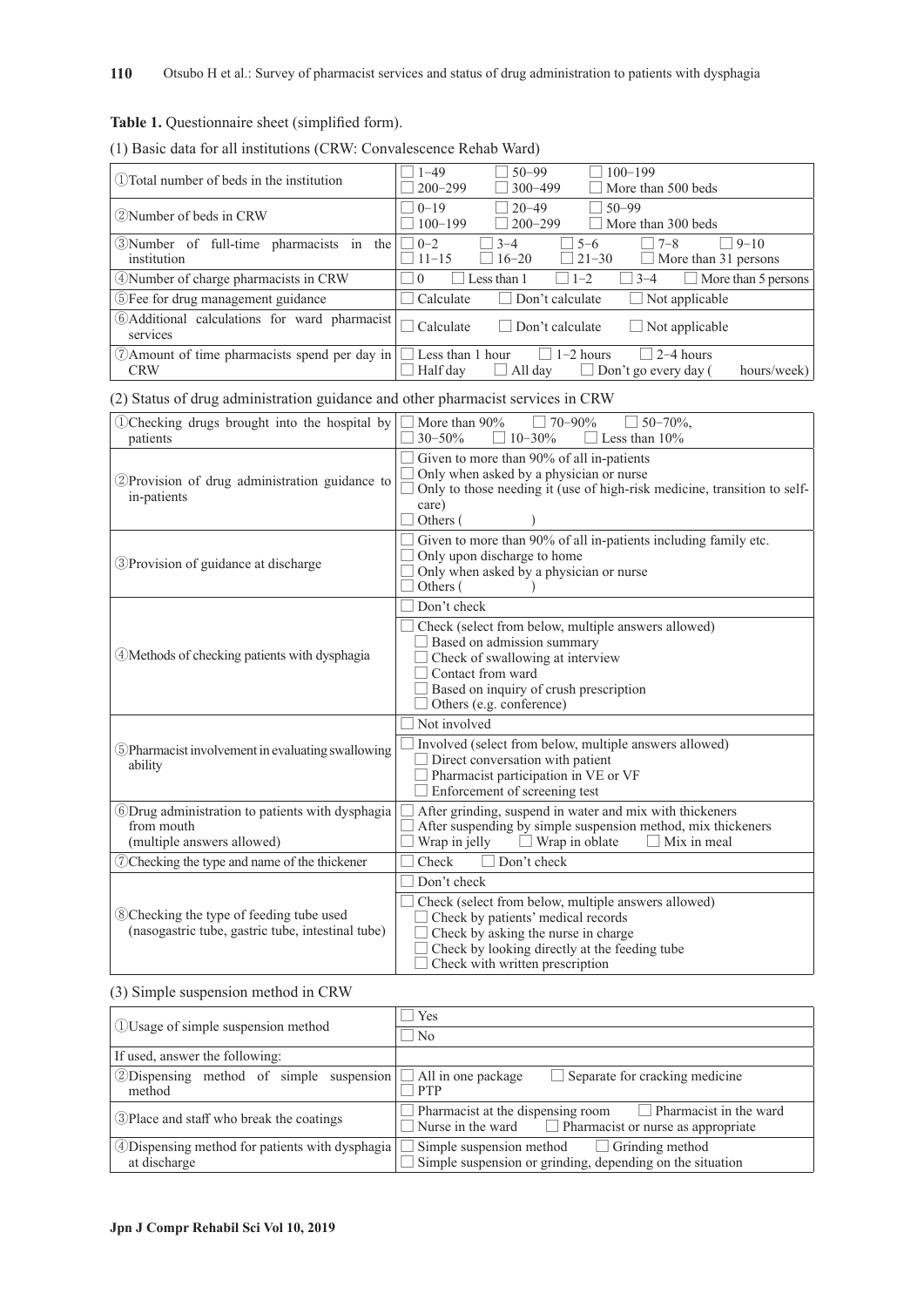of time the pharmacist spent in the ward was  $\leq 2$  h. However, 9.5% of facilities (40/420) reported that a pharmacist spent at least half a day in the ward every day (Figure 1 ②).

### **2. Status of drug administration guidance and other pharmacist services**

A large percentage (88.1%; 370/420) of facilities reported that a pharmacist checked the drugs brought into the hospital by patients at admission in  $\geq 90\%$ of cases (Figure 2 ①). However, the percentage

### (DNumber of pharmacists $(n=420)$ )

of facilities in which a pharmacist provided drug administration guidance to patients on admission was low (10.5%; 44/420). The remaining facilities stated that they shifted to self-management and provided explanations regarding changes in factors such as dose when required, or that they provided such guidance only on the request of a physician or other healthcare professional. The percentage of facilities that provided discharge guidance to ≥90% of family members or staff at facilities where the patient would be transferred was 35.5% (149/420), and half of the facilities

2 Amount of time pharmacists spent



**Figure 1.** Basic data of each institution.

①Number of pharmacists (*n*=420)

 Vertical axis (persons), Number of full-time pharmacists and charge pharmacists in CRW (convalescence rehabilitation wards).

 Horizontal axis (%), Response rate of number of full-time pharmacists and number of charge pharmacists. ②Amount of time pharmacists spent per day in CRW (*n*=420)

 Vertical axis (hours), Amount of time pharmacists spent per day in CRW (If there are multiple pharmacists, add the times together).

Horizontal axis (%), Response rate for amount of time pharmacists spent at each responding facility.



**Figure 2.** Status of drug administration guidance and other in CRW.

①Checking drugs brought into the hospital by patients (*n*=420)

Vertical axis (%), Checking rate at each responding facility.

Horizontal axis (%), Ratio of facilities corresponding to each checking rate.

②Drug administration guidance to in-patients and discharge guidance (*n*=420)

Vertical axis, Applicable items.

Horizontal axis (%), Ratio of facilities corresponding to applicable items.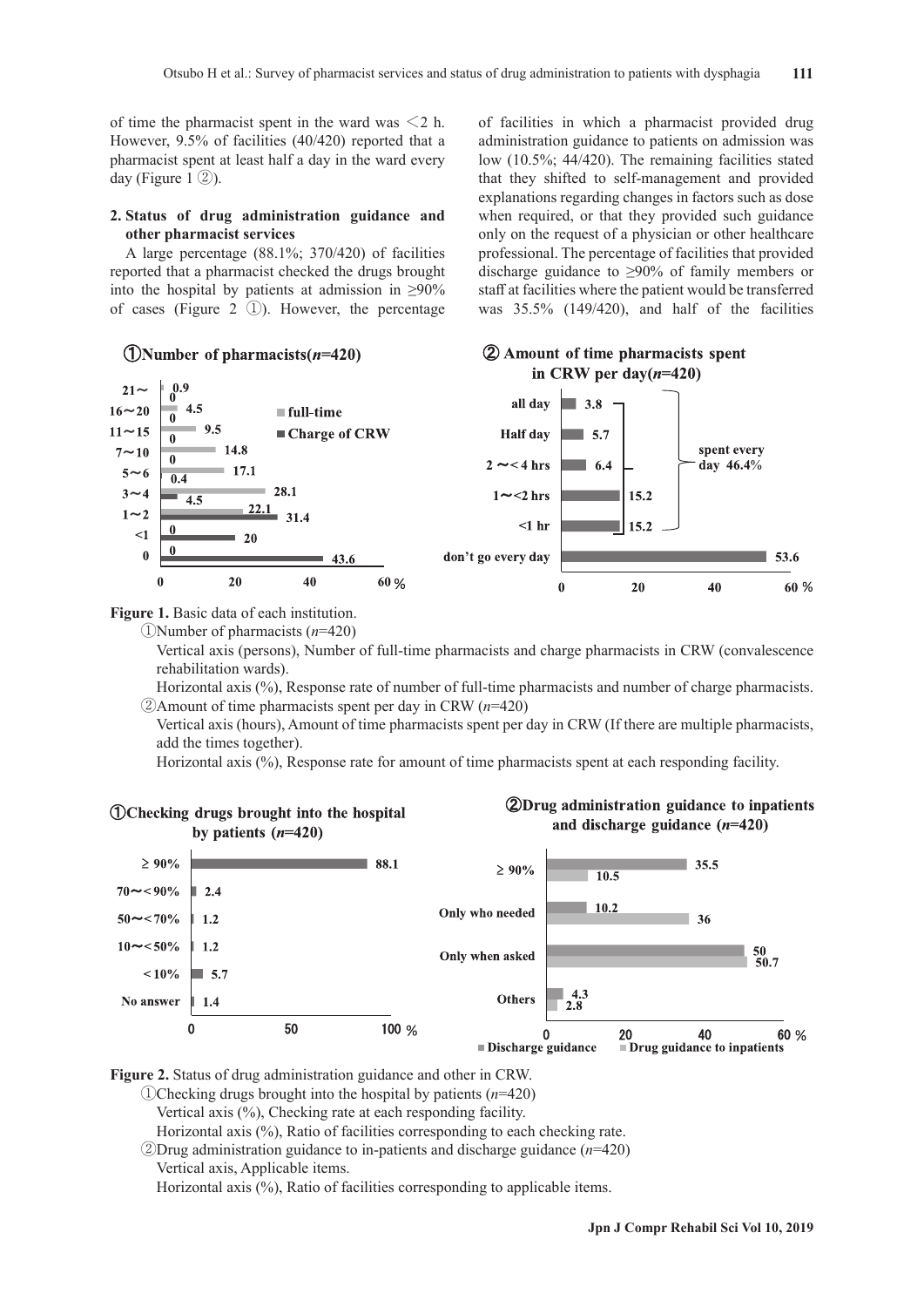responded that this was done only at the request of a physician or nurse (Figure 2 ②).

The independent variable for multiple logistic regression analysis was these services (checked drugs brought into the hospital, provided drug administration guidance during hospital stay, and provided guidance at discharge) for  $\geq 90\%$  of in-hospital patients. Checking drugs brought into the hospital was slightly positively correlated with the number of full-time pharmacists (odds ratio (OR): 0.67), and positively correlated with the amount of time pharmacists spent in the convalescence rehab ward (OR: 2.20). The provision of drug administration guidance to inhospital patients was not correlated with the number of full-time pharmacists, but was positively correlated with the number of pharmacists in charge of the convalescence rehab ward (OR: 1.64) and with the amount of time pharmacists spent in the convalescence rehab ward (OR: 1.41). Provision of guidance at discharge was also positively correlated with the number of pharmacists in charge of the convalescence rehab ward (OR: 1.49) and the amount of time pharmacists spent in the convalescence rehab ward (OR: 1.38; Table 2 ①).

# **3. Drug administration to patients with dysphagia (oral + feeding tube administration)**

Facilities that reported checking whether in-hospital patients suffered from dysphagia accounted for 91.4% (384/420), but those in which a pharmacist checked this information directly through a meeting with the patient accounted for only 26.0% (109/420). In many facilities, this check was conducted using the admission summary or by contacting the ward (Figure 3 ①). Pharmacists were directly involved in the swallowing ability assessment in 21.2% of facilities (89/420), and pharmacist participation in videoendoscopic evaluation (VE) and videofluoroscopic evaluation (VF) of swallowing was reported in ≤5% in both cases. Drug administration to patients with dysphagia who were able to ingest drugs by mouth was performed using thickener after grinding and suspension at 76.0% of facilities (319/420), and using thickener after use of the simple suspension method at 56.7% of facilities (238/420). However, the latter was used more often than the jelly or oblate methods (Figure 3 ②). Thus, thickener was used at many facilities to prevent aspiration, but the percentage of facilities at which a pharmacist checked the types and names of thickeners used in the ward was 39.3% (165/420). A pharmacist checked the type of feeding tube used by all patients in 73.1% of facilities (307/420), but at many facilities this information was obtained either by checking the patients' medical records or asking the nurse in charge. Only 7.9% (33/420) of facilities reported that a pharmacist checked this information by directly observing the tube (Figure 3 ③).

We performed multiple logistic regression analysis to investigate the relationships between the predictor variables of involvement of pharmacists in swallowing ability assessments, ascertaining the type and name of thickener used, and ascertaining the type of feeding tube used. Involvement in swallowing ability assessment was positively correlated with the number of pharmacists in charge of the convalescence rehab ward (OR: 1.32) and the amount of time spent in the convalescence rehab ward (OR: 1.40). Furthermore, ascertaining the type and name of thickener was positively correlated with the amount of time spent in the convalescence rehab ward (OR: 1.19), as was ascertaining the type of feeding tube used (OR: 1.28) (Table 2 ②).

# **4. Simple suspension method**

In total, 82.4% of convalescence rehab wards (346/420) used the simple suspension method. However, the administration method used at discharge remained the simple suspension method at 51.2% of the facilities (177/346) and grinding was favored at 4.9% of facilities (17/346). The method used was determined to be either the simple suspension method or the grinding method according to that used at the facility where the patient was to be transferred or at home at 43.9% (152/346) of the facilities.

Of the facilities at which the simple suspension method was used for  $\geq 90\%$  of patients, 1.6% (2/129) reported favoring the grinding method, and of the facilities at which guidance at discharge was not provided to ≥90% of patients, 6.9% (15/217) reported favoring the grinding method, indicating a significant difference (Fisher's exact test,  $p = 0.0365$ ).

In 47.4% of facilities (154/346) that employed the simple suspension method, the drug was wrapped in some other material when it was necessary to break open the original container. This percentage was higher than that of facilities that re-wrapped all drugs, and the number of facilities in which drugs were administered in the original press-through package (PTP) was small. In most facilities (42.8%; 148/346), a pharmacist broke the coatings in the pharmaceutical dispensing room, whereas this was done by a nurse in the ward at 37.6% of facilities (130/346), and by either a pharmacist or a nurse depending upon the specific circumstances at 16.8% of facilities (Figure 3 ④).

### **Discussion**

This study is the first national survey of the status of pharmacist services at convalescence rehab wards and drug administration to patients with dysphagia. Over half of the facilities surveyed did not have a pharmacist in charge of the convalescence rehab ward and reported that a pharmacist did not visit the ward every day. Many facilities also reported that even if a pharmacist did visit the ward every day, the time spent in the ward was  $\leq$ 2 h. Currently, the "Facility standards for convalescence rehab ward in-hospital fees" mentions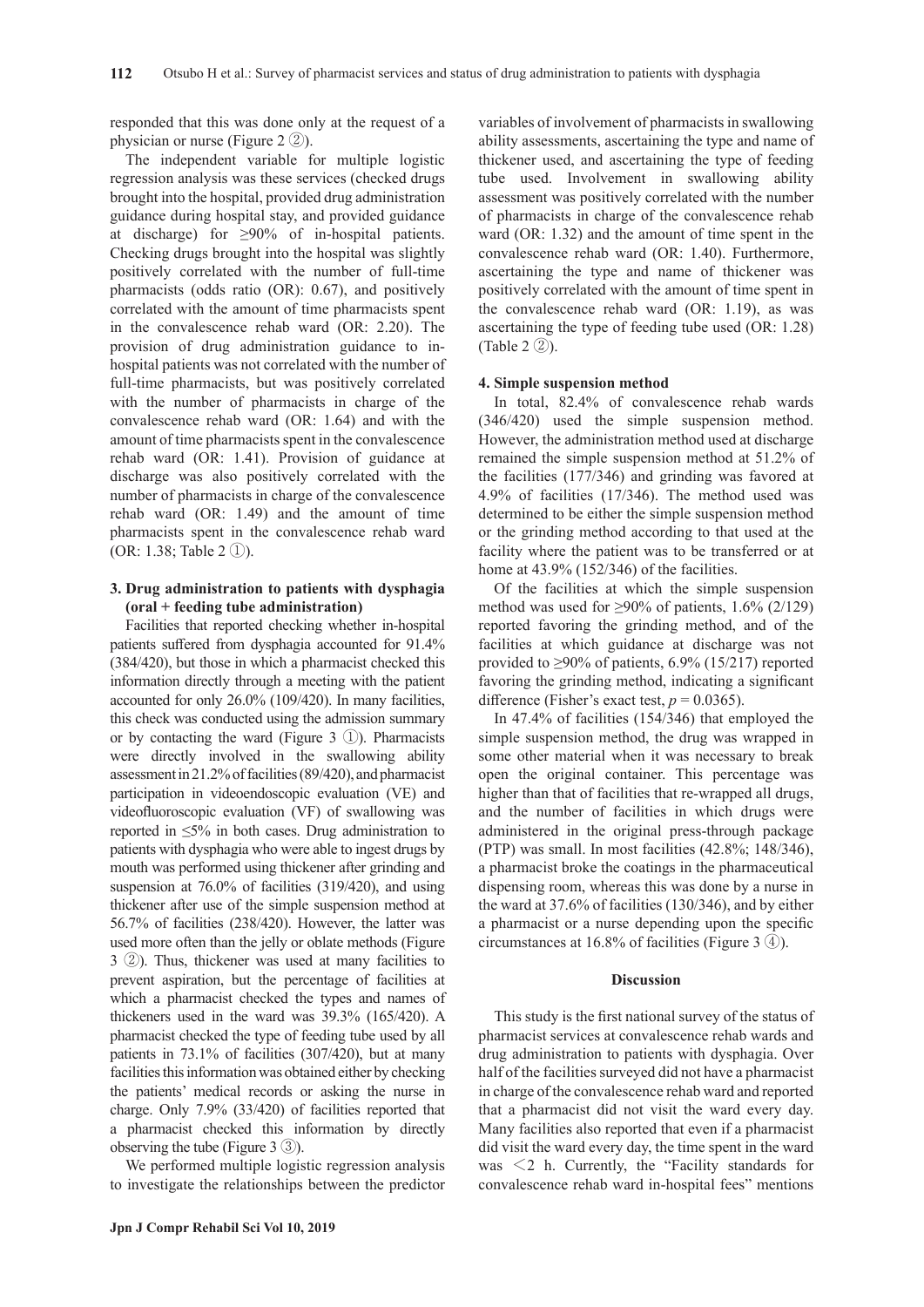| Table 2. 1 Status of drug administration guidance in CRW and association of each factor (CRW: Convalescence Rehab Ward). |                                                                                  |                   |                                        |                      |               |             |                   |                                                     |                      |                    |             |                                     |                              |               |               |
|--------------------------------------------------------------------------------------------------------------------------|----------------------------------------------------------------------------------|-------------------|----------------------------------------|----------------------|---------------|-------------|-------------------|-----------------------------------------------------|----------------------|--------------------|-------------|-------------------------------------|------------------------------|---------------|---------------|
|                                                                                                                          |                                                                                  |                   | Checking drugs brought in (370/420)    |                      |               |             |                   | Drug administration guidance to inpatients (44/420) |                      |                    |             |                                     | Discharge guidance (149/420) |               |               |
| Factor                                                                                                                   | Coefficient                                                                      | Standard<br>error | $p$ Value                              | <b>Odds</b><br>ratio | 95% Cl        | Coefficient | Standard<br>error | $p$ Value                                           | <b>Odds</b><br>ratio | 95% CI             | Coefficient | Standard<br>error                   | $p$ Value                    | Odds<br>ratio | 95% CI        |
| Total number of<br>beds                                                                                                  | $-0.20$                                                                          | 0.21              | 0.35                                   | 0.82                 | $0.54 - 1.24$ | $-0.31$     | 0.25              | 0.20                                                | 0.73                 | $0.45 - 1.18$      | $-0.22$     | 0.15                                | 0.14                         | 0.81          | $0.60 - 1.09$ |
| pharmacists<br>Number of<br>full-time                                                                                    | $-0.40$                                                                          | 0.18              | $0.03*$                                | 0.67                 | $0.47 - 0.96$ | $-0.04$     | 0.24              | 0.86                                                | 0.96                 | $ 0.60 - 1.53$     | $-0.18$     | 0.15                                | 0.24                         | 0.83          | $0.62 - 1.12$ |
| pharmacists<br>Number of<br>charge                                                                                       | 0.27                                                                             | 0.19              | 0.17                                   | 1.29                 | $0.90 - 1.86$ | 0.50        | 0.17              | $< 0.01***$                                         | 1.64                 | $1.17 - 2.30$      | 0.40        | 0.12                                | $< 0.01**$                   | 1.49          | $1.18 - 1.87$ |
| Amount of time<br>pharmacists<br>spent                                                                                   | 0.80                                                                             | 0.23              | $< 0.01**$                             | 2.20                 | $1.40 - 3.46$ | 0.34        | 0.10              | $< 0.01**$                                          |                      | $1.41$   1.15-1.73 | 0.32        | 0.08                                | $< 0.01**$                   | 1.38          | $1.19 - 1.60$ |
|                                                                                                                          | 2) Situation of checking patients with dysphagia and association of each factor. |                   |                                        |                      |               |             |                   |                                                     |                      |                    |             |                                     |                              |               |               |
|                                                                                                                          |                                                                                  |                   | Swallowing ability assessment (89/420) |                      |               |             |                   | Type and name of thickener used (165/420)           |                      |                    |             | Type of feeding tube used (307/420) |                              |               |               |
| Factor                                                                                                                   | Coefficient                                                                      | Standard<br>error | $p$ Value                              | <b>Odds</b><br>ratio | 95% CI        | Coefficient | Standard<br>error | $p$ Value                                           | Odds<br>ratio        | 95% CI             | Coefficient | Standard<br>error                   | $p$ Value                    | Odds<br>ratio | 95% CI        |
| Total number of<br>beds                                                                                                  | $-0.13$                                                                          | 0.18              | 0.47                                   | 0.88                 | $0.62 - 1.24$ | $-0.07$     | 0.14              | 0.64                                                | 0.94                 | $0.71 - 1.23$      | 0.10        | 0.15                                | 0.51                         | $\Xi$         | $0.82 - 1.50$ |
| pharmacists<br>Number of<br>full-time                                                                                    | $-0.27$                                                                          | 0.18              | 0.14                                   | 0.76                 | $0.53 - 1.10$ | $-0.04$     | 0.13              | 0.78                                                | 0.96                 | $ 0.74 - 1.25$     | $-0.16$     | 0.14                                | 0.27                         | 0.85          | $0.64 - 1.13$ |
| Number of                                                                                                                |                                                                                  |                   |                                        |                      |               |             |                   |                                                     |                      |                    |             |                                     |                              |               |               |

Total number of beds, Analyses were performed using the total number of beds listed per 100 beds. Total number of beds, Analyses were performed using the total number of beds listed per 100 beds.

Number of full-time pharmacists, Analyses were performed using full-time pharmacists listed per 5 people. Number of full-time pharmacists, Analyses were performed using full-time pharmacists listed per 5 people.

Number of charge pharmacists, Pharmacists in charge of CRW included both full- and part-time staff. Number of charge pharmacists, Pharmacists in charge of CRW included both full- and part-time staff.

Amount of time pharmacists spent, The total time such pharmacists were present in the ward was designated. Amount of time pharmacists spent, The total time such pharmacists were present in the ward was designated.

Spearman's ranked correlation coefficient for relationships between predictor variables was 0.8 or less in all cases. The variance inflation factor (VIF) was subjected to multiple logistic regression pearman's ranked correlation coefficient for relationships between predictor variables was 0.8 or less in all cases. The variance inflation factor (VIF) was subjected to multiple logistic regression

analysis when it was 2 or less. analysis when it was 2 or less.

Significant difference, \*p Value  $\leq$  0.05; \*\*p Level  $\leq$  0.01 Significant difference,  $*_{p}$  Value  $\leq 0.05$ ;  $*_{p}$  Level  $\leq 0.01$ .

Number of charge<br>pharmacists pharmacists

Amount of time pharmacists spent

Amount of time pharmacists

0.28 | 0.13 | 0.13 | 1.32 | 1.32 | 1.02―1.72 | 0.04 | 0.11 | 0.1 | 0.96 | 0.76 | 0.72 | 0.22 | 0.22 | 0.13 | 0.13 | 0.13 | 0.08 | 0.08 | 0.08 | 0.08 | 0.08 | 0.08 | 0.08 | 0.08 | 0.07 | 1.25 | 0.08 | 0.08 | 0.08 | 0.08 |

 $0.70\,$ 

 $0.11$ 

 $-0.04$ 

 $1.02 - 1.72$ 

1.32

 $0.03*$ 

 $0.13$ 

0.28

 $0.97 - 1.60$ 

1.25

 $0.08\,$ 

 $0.13$ 

0.22

 $0.77 - 1.19$ 

0.96

 $1.06 - 1.54$ 

1.28

 $< 0.01***$ 

 $0.09$ 

0.25

 $1.03 - 1.38$ 

1.19

0.34 | 2.08 | 2.08 | 2.01\* | 2.01 | 2.01 | 2.01 | 2.01 | 2.01 | 2.01 | 2.01 | 2.01 | 2.01 | 2.01 | 2.01 | 2.01<br>0.08 | 2.04 | 2.01\* | 2.01 | 2.01 | 2.01 | 2.01 | 2.01 | 2.01 | 2.01 | 2.01 | 2.01 | 2.01 | 2.02 | 2.02 | 2.0

 $0.02*$ 

 $0.07$ 

0.18

 $1.19 - 1.65$ 

 $1.40$ 

 $< 0.01**$ 

 $0.08$ 

0.34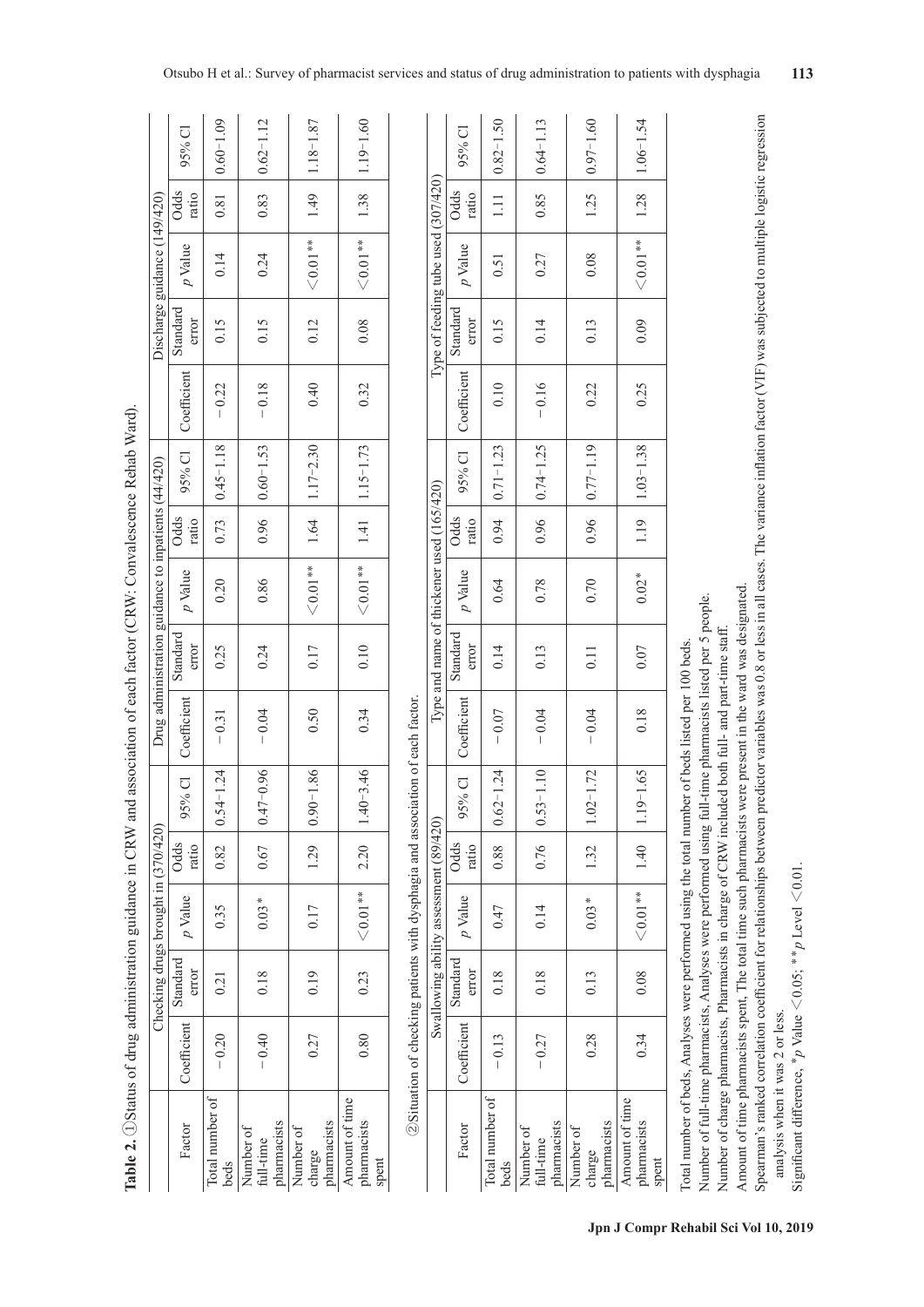

**Figure 3.** Checking the situation of patients with dysphagia in CRW.

 ①Methods of checking patients with dysphagia (*n*=420) (multiple answers allowed). Vertical axis, Checking methods. Horizontal axis (%), Ratio of facilities corresponding to applicable items. Display "passive check" and "active check." ②Administration method for patients with dysphagia (*n*=420) (multiple answers allowed). Vertical axis, Administration methods. Horizontal axis (%), Ratio of facilities that answered.

 ③Checking of type of feeding tube used (*n*=420) (multiple answers allowed). Vertical axis, Checking methods. Horizontal axis (%), Ratio of facilities that answered.

Display "passive check" and "active check."

 $\Phi$ Place and staff who broke the coatings for use in simple suspension (usage status,  $n=346$ ). Vertical axis, Applicable items.

Horizontal axis (%), Ratio of facilities that answered.

the presence of physicians, nurses, physical therapists, occupational therapists, and other medical practitioners, but not "pharmacists" [10]. Because medical care remuneration for drug management, guidance fees, and additional ward pharmacy-related services fees provided at convalescence rehab wards is not currently recognized, convalescence rehab wards have greater difficulty than general hospital wards in ensuring that they have the required personnel and that such staff members are appropriately assigned. For example, 88.1% of facilities check drugs brought into the hospital by patients in  $\geq 90\%$  of cases, but the implementation rates for drug administration guidance and for guidance provided at discharge are 10.5% and 35.5%, respectively, both of which are low. However, as these figures are for facilities at which services are provided for ≥90% of in-hospital patients, they reflect the fact that services that are requested and required by patients are provided despite the shortage of personnel in these wards. The 2014 revision of the Pharmacists Act made it obligatory for "guidance based on pharmacological information" to be provided to patients on admission and discharge. From this perspective, our results indicate that the system is falling short of this obligation.

Checking whether patients suffered from dysphagia was done at 91.4% of facilities, and the type of feeding tube used by patients was checked at 73.1% of facilities. However, many of these facilities performed these checks indirectly and passively within the pharmacy division required to dispense drugs using the grinding method or the simple suspension method.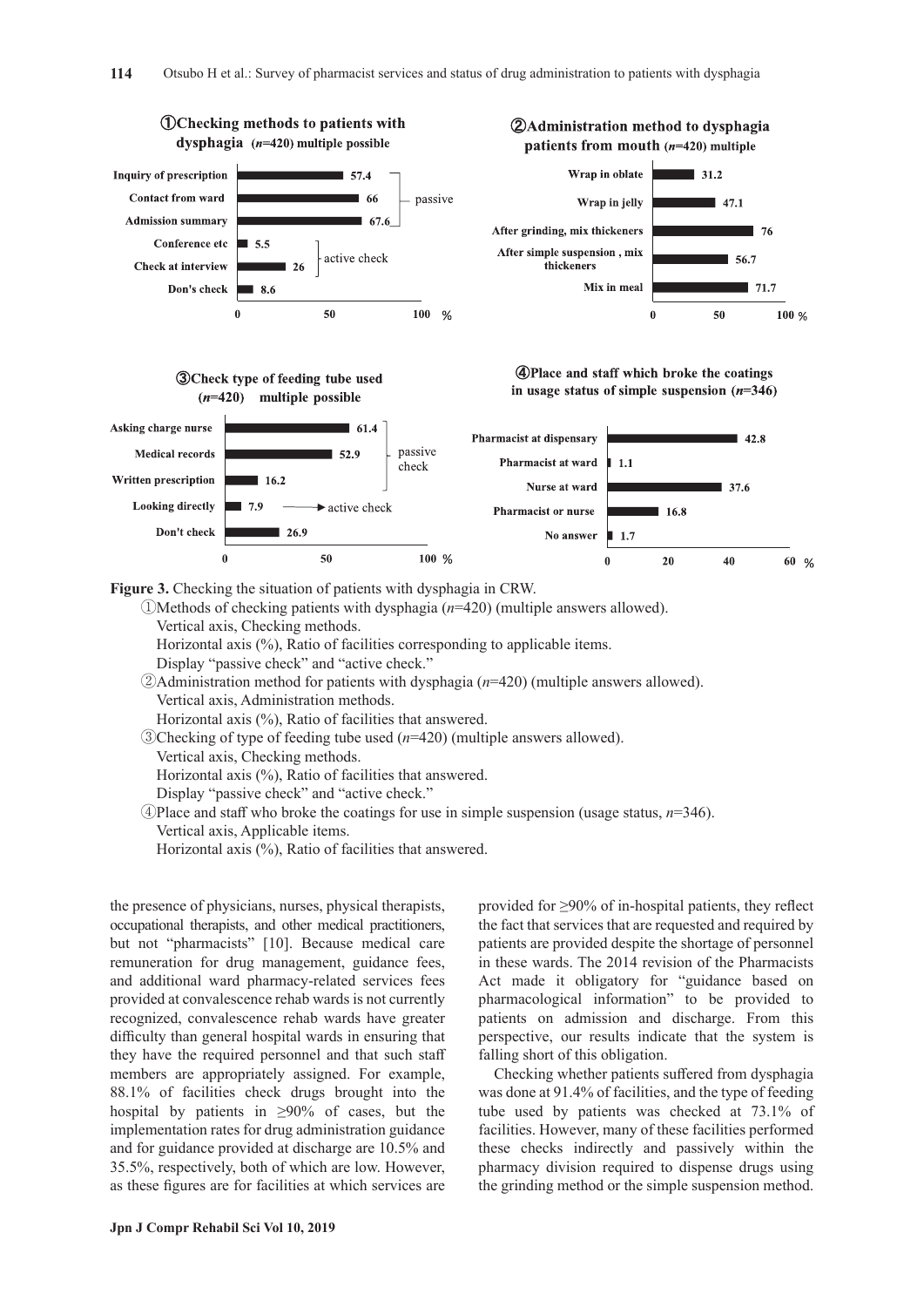In contrast, pharmacists met directly with patients and actively confirmed the type of feeding tube used in 26% and 7.9% of facilities, respectively. This indicates that individual patients receive insufficient prescription care and advice regarding the form in which the drug should be taken, and that there is insufficient subsequent active involvement.

Investigation of the facilities' background characteristics indicated that 82.4% calculated drug management and guidance service fees and 29.0% calculated additional ward drug service fees. At the facilities where such calculations were made, there was a high likelihood that a pharmacist was placed in charge of the convalescence rehab ward. Additionally, facilities in which pharmacists spent more time in the convalescence rehab ward had higher implementation rates for services such as checking drugs brought into the hospital by patients, providing drug administration guidance, and providing guidance at discharge (Table  $2 \text{ }$  $\text{ }$  $\text{ }$  $\text{ }$  $\text{ }$  $\text{ }$  $\text{ }$  $\text{ }$ 

In order to avoid drug interactions and severe adverse drug effects, "high-risk drugs" that require safety management (e.g., anticoagulants, antidiabetic drugs, and anti-epileptic agents) require the implementation of pharmaceutical management services such as continuous drug administration guidance and adverse drug effect management [11]. Ogawa et al. reported that approximately 70% of patients in convalescence rehab wards received high-risk drugs and that pharmacist involvement was therefore an important aspect of appropriate drug administration to ensure safety during rehabilitation [2]. Fujiwara et al. found that convalescence rehab wards implemented drug administration guidance, test value checks, adverse drug effect monitoring, and other ward services at significantly lower rates than general hospital wards [12], and reported that both physicians and nurses were strongly in favor of providing drug administration guidance and adverse drug effect monitoring when self-management was in practice and when prescriptions were changed [13].

Despite the fact that 37‐78% of patients who have had a stroke suffer from dysphagia [3] and that many patients with dysphagia are in convalescence rehab wards, the results of the present study indicate that pharmacists are actively involved in checking for dysphagia and assessing swallowing ability at a small number of facilities only. Thus, there is a need to consider improving the services provided at convalescence rehab wards.

According to the findings of this survey, approximately half of the facilities at which nurses grind drugs in the ward prior to administration to patients with swallowing difficulties use the simple suspension method. The use of thickener, a substance to facilitate swallowing, is widespread when administering drugs to patients with dysphagia who are able to ingest by mouth, but only a small percentage (39.3%) of facilities ascertain the type and name of thickener used by the patient. Additionally, 26.9% of facilities did not check the type of feeding tube in use (e.g., nasogastric or gastrostomy feeding tube).

Drugs are available in sustained-release formulations, enteric-coated preparations, orally disintegrating tablets, and other pharmaceutical formulations. The decision as to whether to grind these drugs, mix with thickeners, or administer by feeding tube requires pharmacological knowledge. For example, there are cases in which grinding nifedipine controlled-release (CR) tablets and administering them via gastrostomy feeding tube can cause hypotension. Similarly, administration of Oxycontin time-release (TR) tablets ground up prior to administration may lead to respiratory difficulty [14]. It has also been reported that thickener may break up magnesium oxide tablets and affect drug dissolution [15], and that the aqueous solution of xanthan gum added as a thickener to viscosity-adjusted foods may have an effect on the breakdown of fast-disintegrating tablets [16].

In clinical settings, it is impossible to judge by visual inspection whether the release of a drug's active ingredient has been altered, and it is therefore difficult for physicians and nurses to know what preparations to use when administering drugs. Interactions between drugs and foods are less well understood than those between different drugs, and it is thus imperative that pharmacists trained in pharmacology provide information regarding such issues.

Although the simple suspension method is used by a large number of medical facilities, Amano et al. reported that >40% of nurses experienced feeding tube clogging as a result of drug suspensions containing insufficiently dissolved drugs, and that additional causes of clogging include inappropriate temperature and amount of water used in the suspension [7]. The authors highlighted the importance of sharing multidisciplinary information. The present survey also revealed that patients would find it easier to continue using the simple suspension method after discharge if pharmacists provided guidance at discharge. As the number of patients with swallowing difficulties transferred to at-home care is expected to increase in the future, policies designed to facilitate cooperation with local pharmacist associations are required.

The present study revealed that implementation rates for services such as the provision of drug administration guidance and guidance at discharge increased when pharmacists spent more time in the convalescence rehab ward. Additionally, in such cases, pharmacists were also more likely to check the thickener and feeding tube used by patients with dysphagia. Therefore, it is necessary to create a system that allows pharmacists to spend more time in convalescence rehab wards. However, the present survey also revealed that there were only 40 facilities (9.5%) at which a pharmacist spent at least half a day in the convalescence rehab ward. The specific outcomes of this situation were not assessed in this